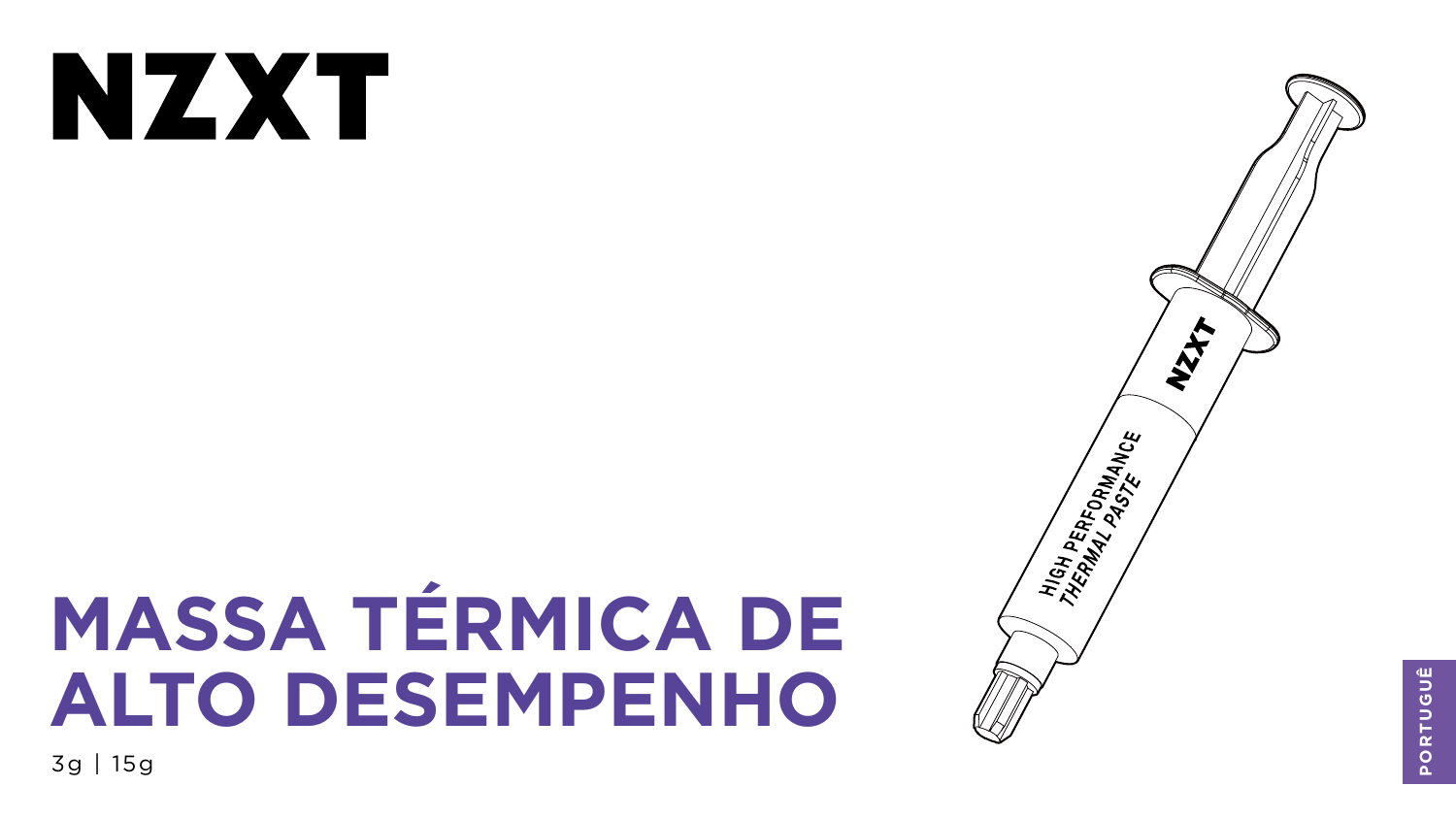

## 1. LISTA DE COMPONENTES ......... 02

#### 





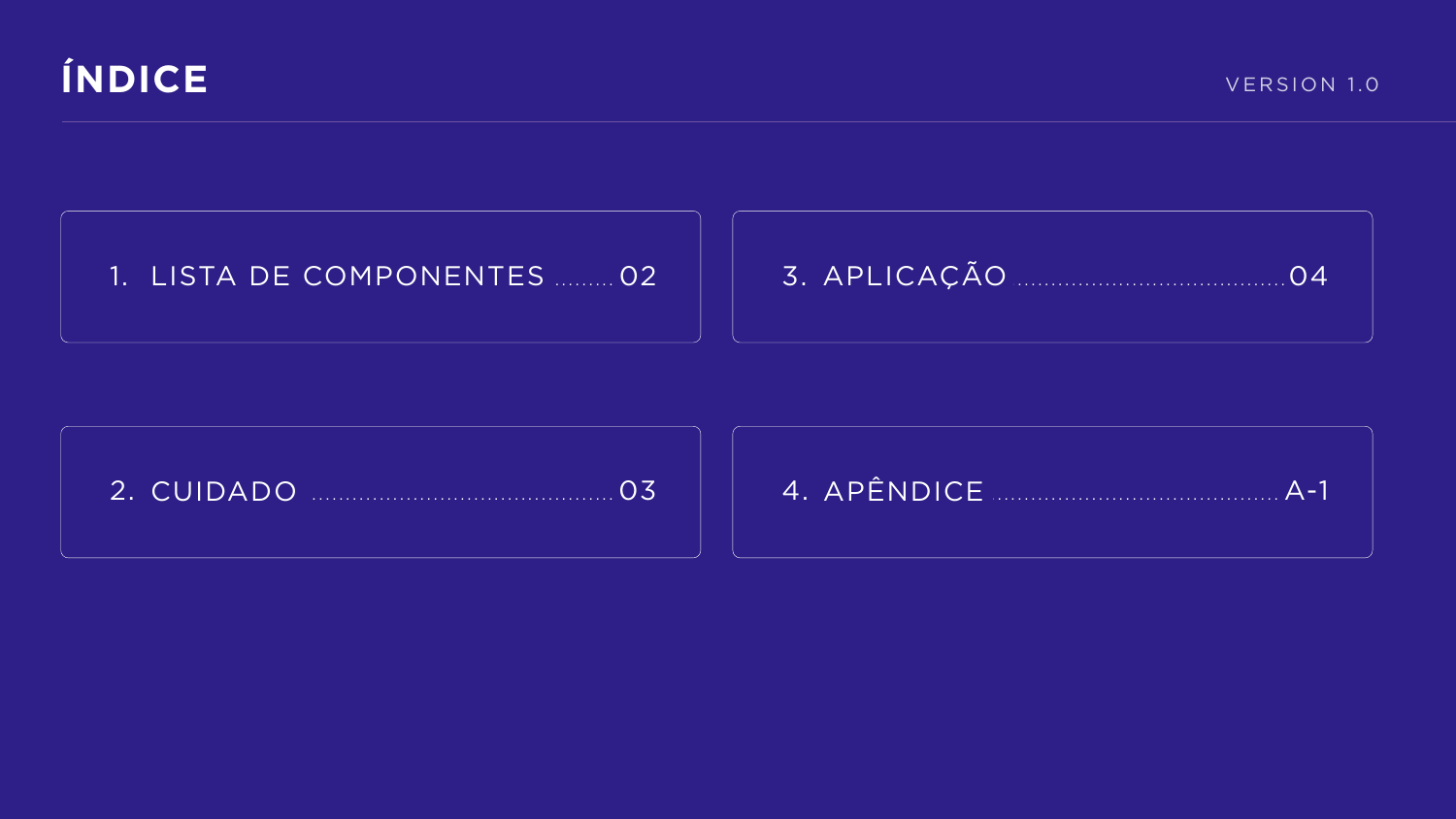#### MASSA TÉRMICA DE ALTO DESEMPENHO





#### **A. NZXT de Alto Desempenho com aplicador**

x1

## <span id="page-2-0"></span>**1. LISTA DE COMPONENTES**

#### **B. Toalhete de Álcool Isopropílico**



x1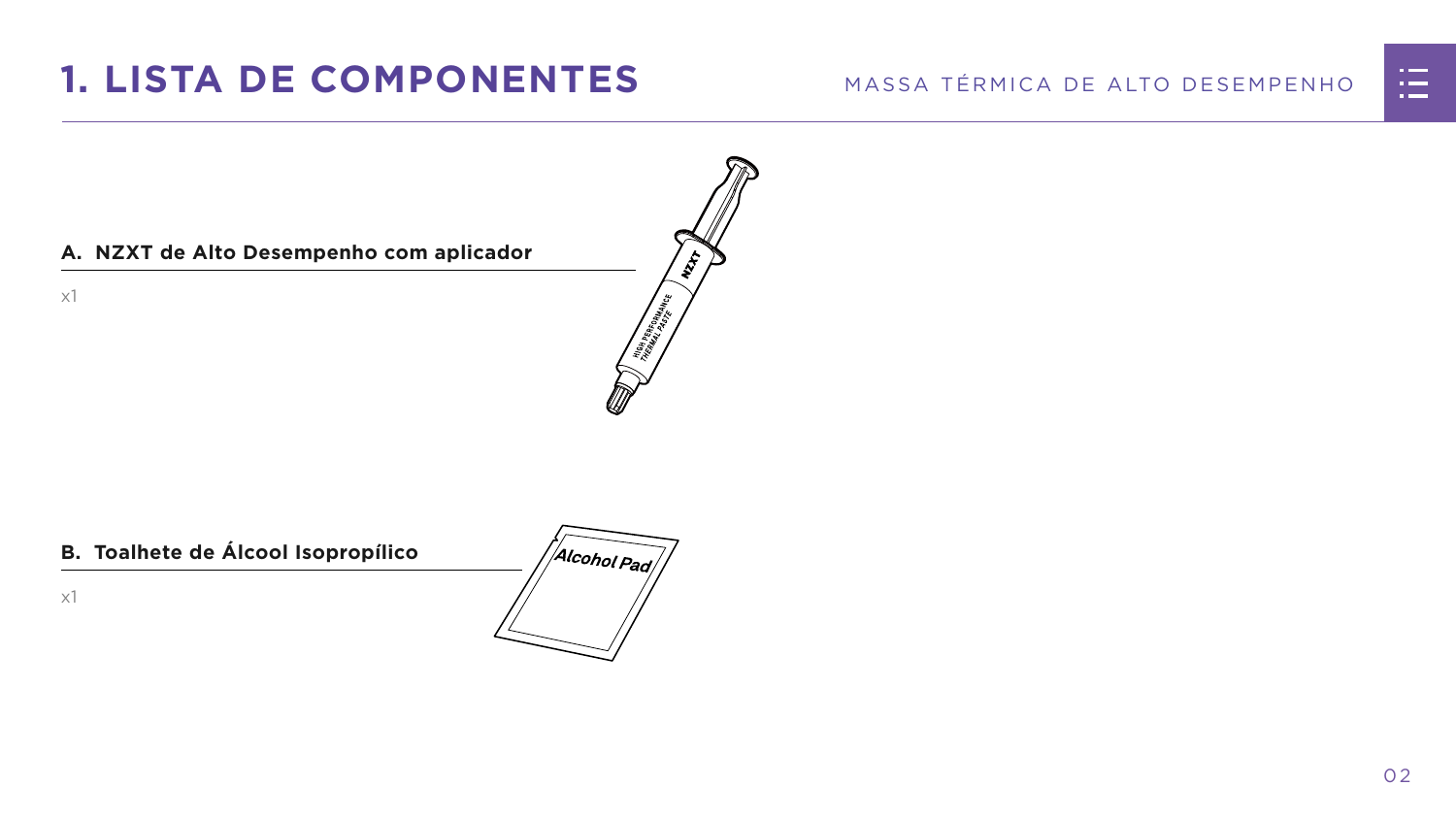

<span id="page-3-0"></span>

 **CUIDADO: NÃO INGERIR ESTE PRODUTO. EVITAR O CONTACTO COM A PELE E OS OLHOS. MANTER FORA DO ALCANCE DE CRIANÇAS E ANIMAIS DE ESTIMAÇÃO.**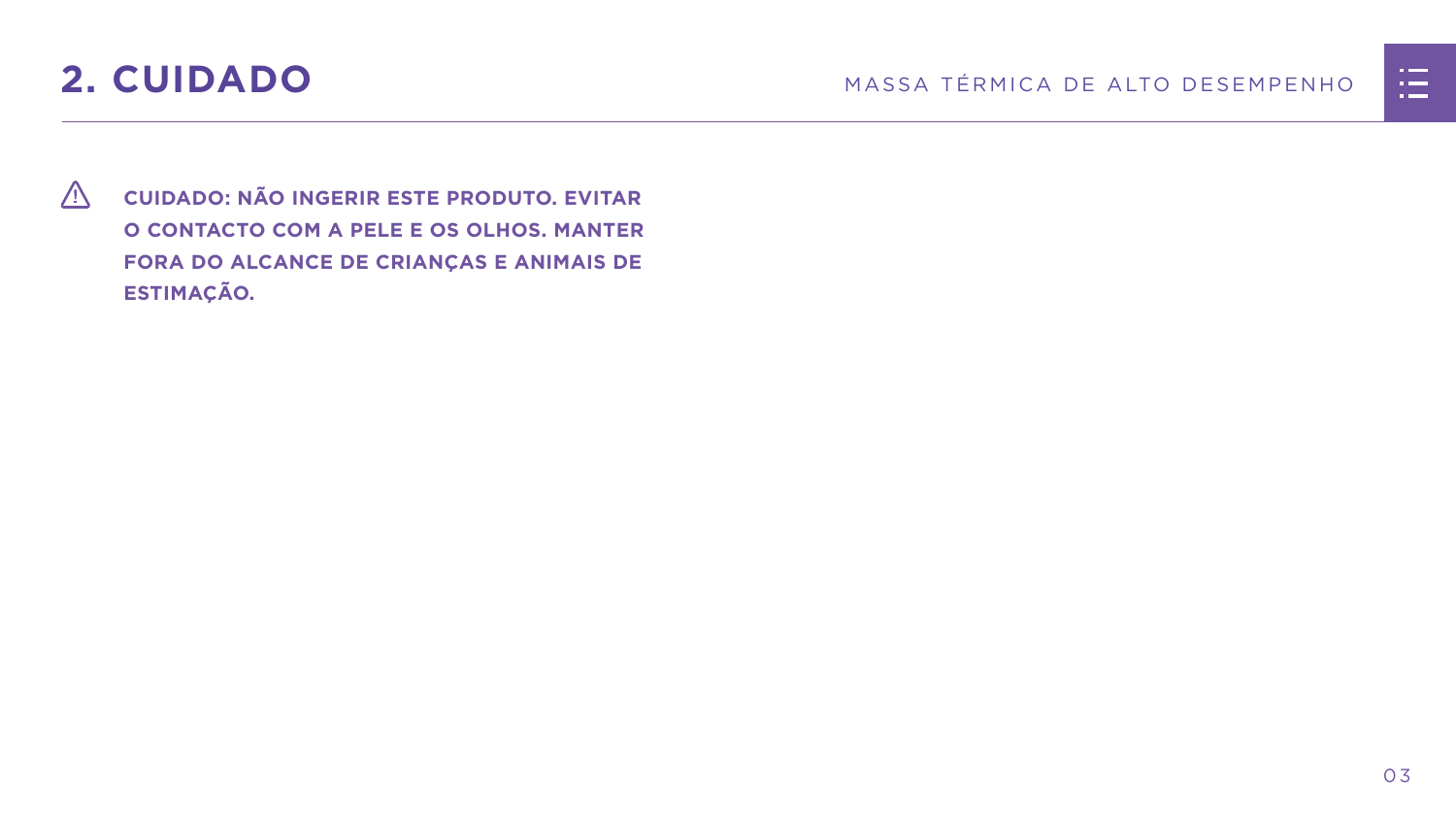## <span id="page-4-0"></span>**3. APLICAÇÃO** MASSA TÉRMICA DE ALTO DESEMPENHO

#### **PASSO 1**

Limpe a superfície de contacto do CPU e do refrigerador com o toalhete de Álcool Isopropílico incluído.



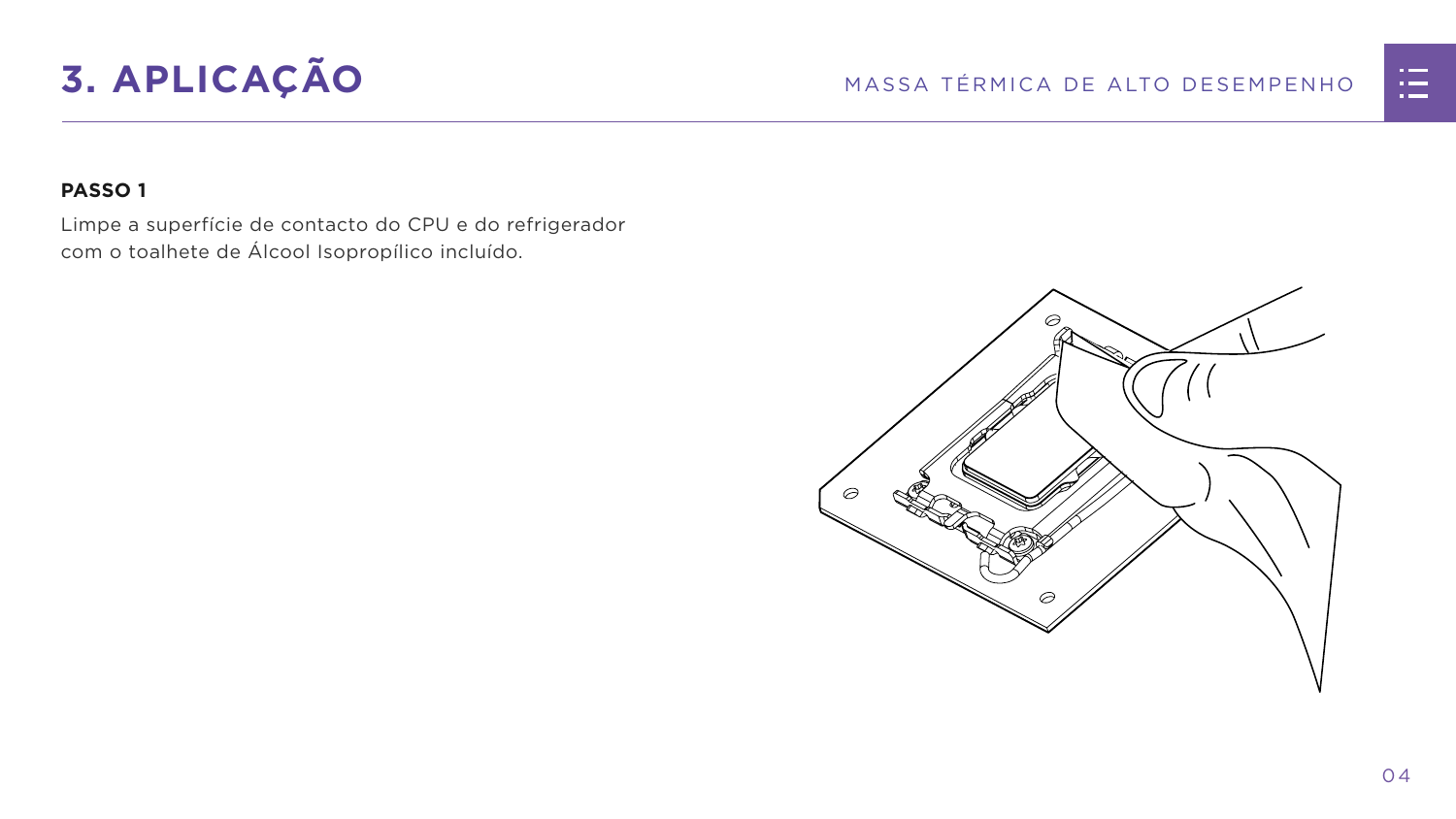



#### **PASSO 2**

Aplique a massa térmica no CPU, seguindo o padrão adequado ao tamanho do seu CPU (veja o desenho à escala). Não é necessário espalhar manualmente antes de instalar o refrigerador.

### **APLICAÇÃO**

**CPU - 35X35MM** Intel LGA 1200/115x Recommended application : 10mm



**CPU SIZE - 40X40MM** AM4 & Intel LGA 20xx Recommended application : 15mm



**CPU - 68X50.5MM** AMD STR4/sTRX4 Recommended application : 43.68x26.18mm



**CPU - 37.5X45MM** Intel LGA 1700 Recommended application : 25.8mm

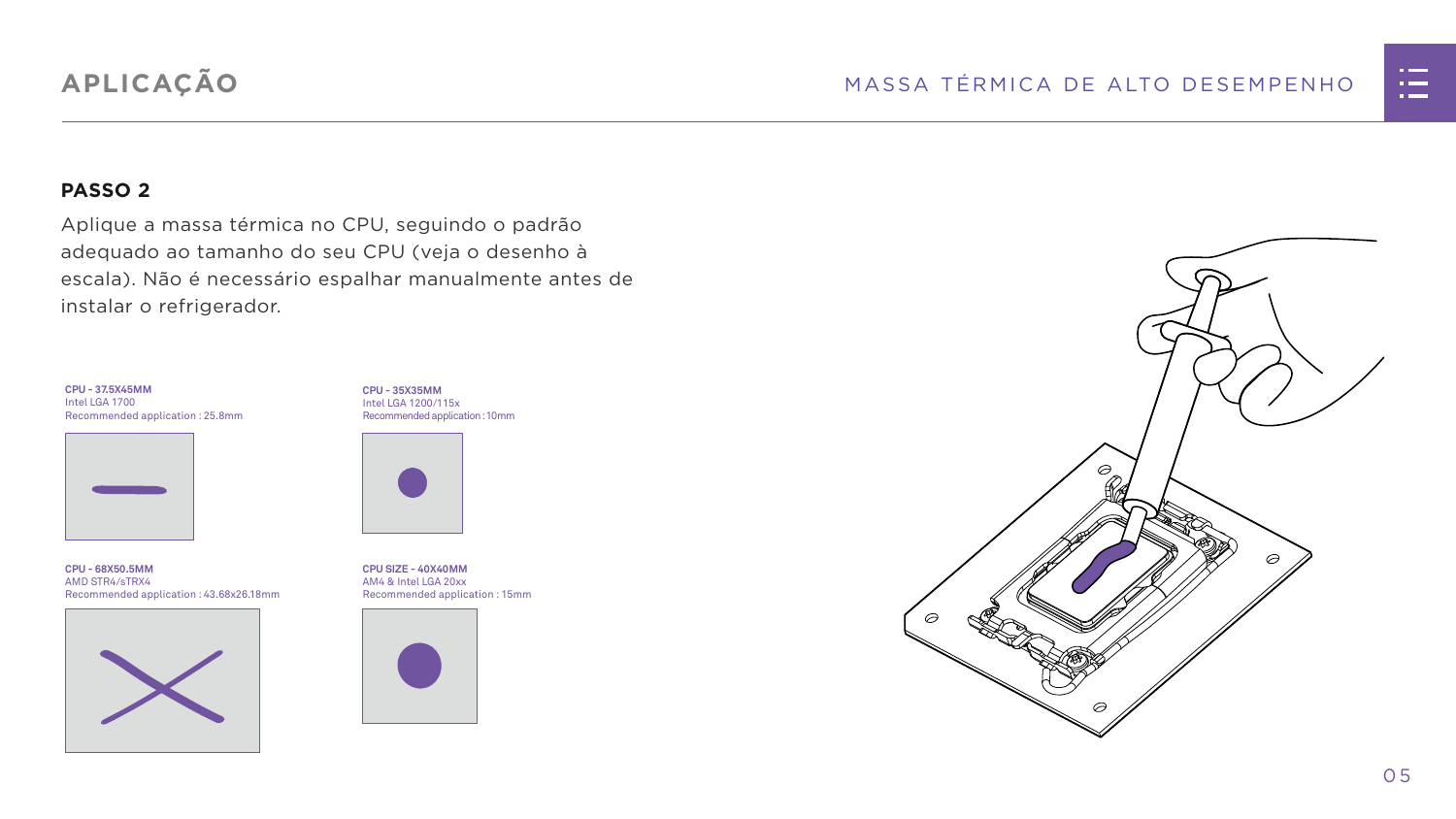

#### **PASSO 3**

Monte o seu refrigerador conforme indicado pelo fabricante.

## **APLICAÇÃO**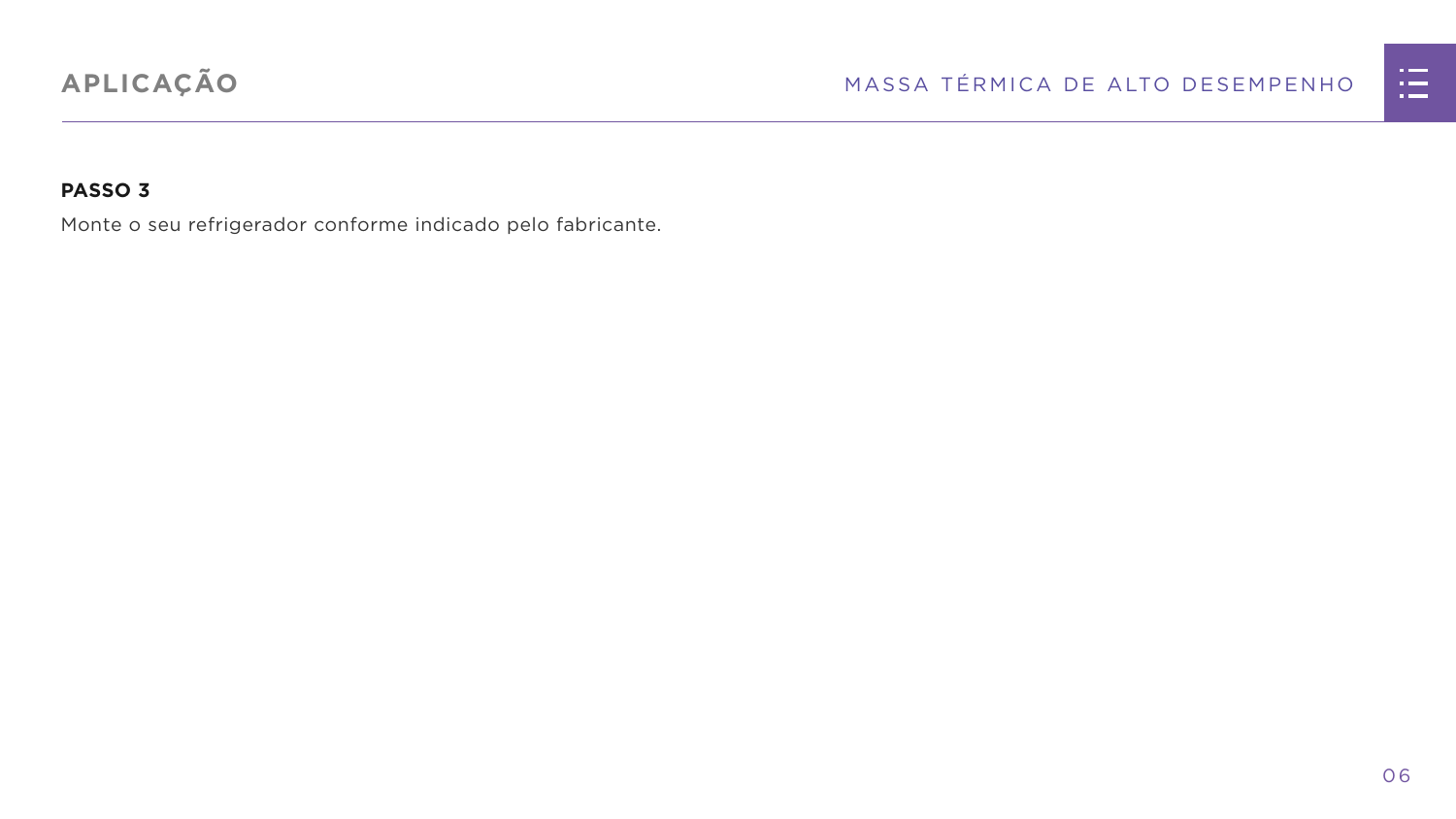

<span id="page-7-0"></span>

[4.2 NZXT Global Warranty Policy................................](#page-9-0) A-3

[4.3 Support and Service.......................................................A-9](#page-15-0)



|  | <u>n in de la</u>                                                                                                     |  |
|--|-----------------------------------------------------------------------------------------------------------------------|--|
|  | <u>ra masa</u>                                                                                                        |  |
|  | <u>a shekara ta 1989, a shekara ta 1989, a shekara ta 1989, a shekara ta 1989, a shekara ta 1989, a shekara ta 19</u> |  |
|  |                                                                                                                       |  |
|  |                                                                                                                       |  |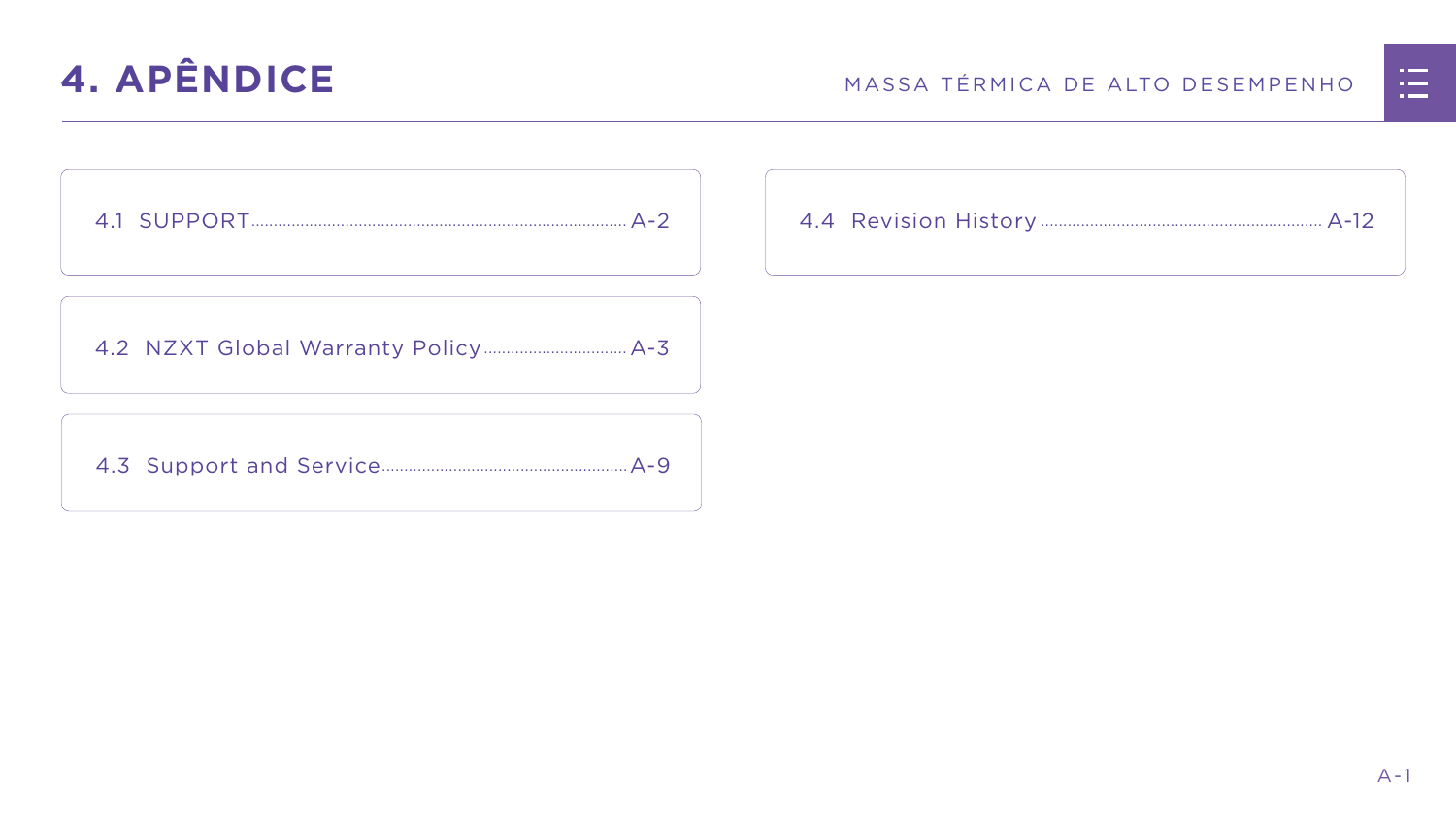



<span id="page-8-0"></span>If you have an issue and you need further help to resolve, please contact us via email at: support@nzxt.com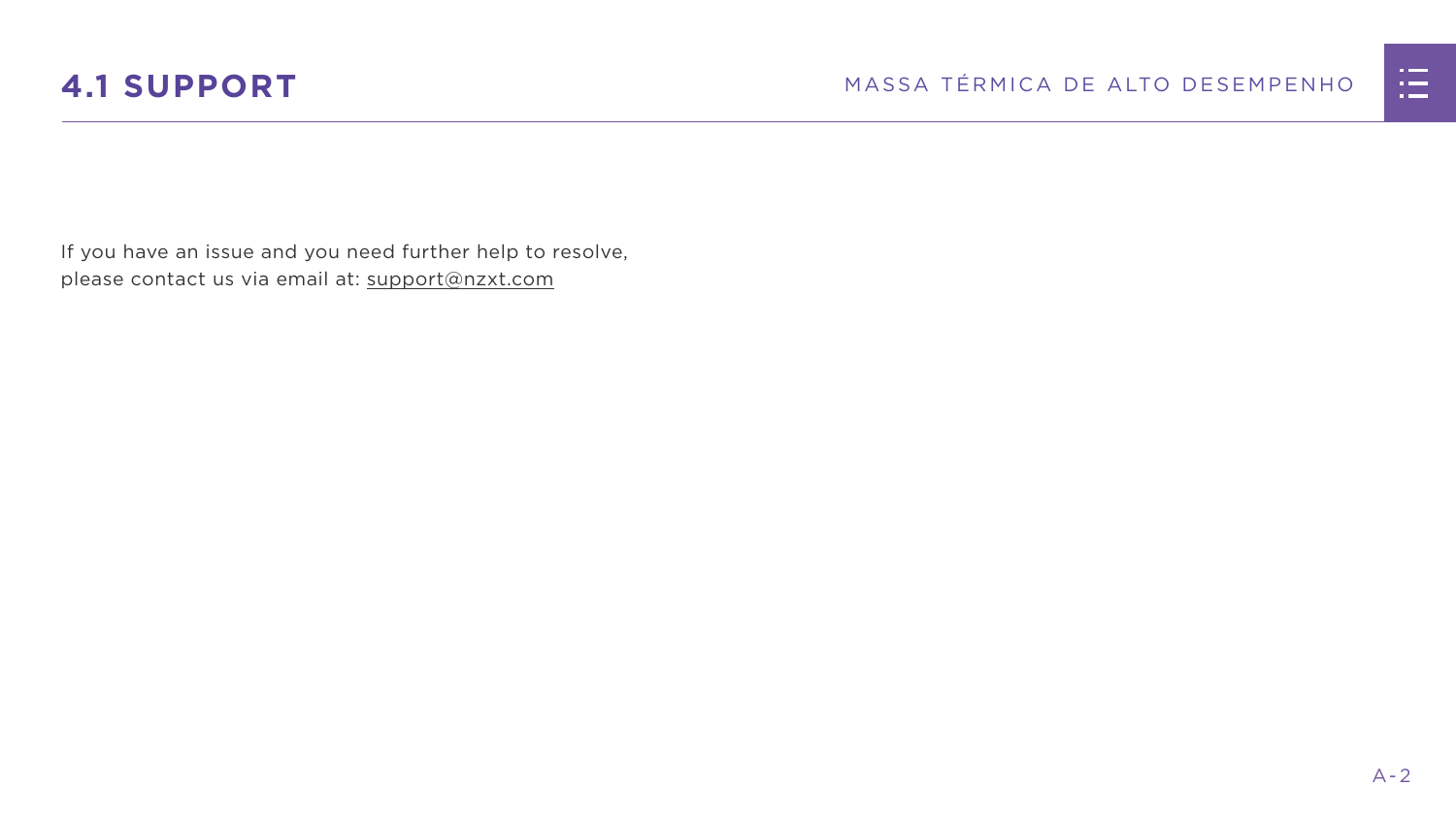



<span id="page-9-0"></span>This NZXT Global Warranty Policy governs the sale of products by NZXT to you.

#### **I. WARRANTY LENGTH**

Any replacement product will be covered under warranty for the remainder of the warranty period or thirty days, whichever is longer. Proof of purchase is required for warranty service.

#### **II. WHO IS PROTECTED**

The Warranty covers only NZXT products purchased by the original consumer.

| <b>NEW NZXT PRODUCT</b>                     | <b>WARRANTY LENGTH FOR PARTS</b>                                       |  |  |
|---------------------------------------------|------------------------------------------------------------------------|--|--|
| <b>Computer Cases</b>                       | 2 Years                                                                |  |  |
| <b>Temperature Meters</b>                   | 2 Years                                                                |  |  |
| Fans                                        | 2 Years                                                                |  |  |
| Lighting                                    | 2 Years                                                                |  |  |
| Accessories                                 | 2 Years                                                                |  |  |
| <b>Kraken M Coolers</b>                     | 3 Years                                                                |  |  |
| NZXT Keyboard/Mouse                         | 2 Years                                                                |  |  |
| Headset/Headphone Storage                   | 2 Years                                                                |  |  |
| <b>USB Microphone</b>                       | 2 Years                                                                |  |  |
| Motherboards                                | 3 Years                                                                |  |  |
| <b>Gold Power Supply</b>                    | 10 Years                                                               |  |  |
| Kraken X/X RGB/Z Coolers                    | 6 Years                                                                |  |  |
| Mini ITX Case with PSU, AIO, and Riser Card | 3-year warranty on case, riser card, and AIO. 10-year warranty on PSU. |  |  |

#### **REFURBISHED NZXT PRODUCT WARRANTY LENGTH FOR PARTS**





All NZXT Certified Refurbished Products 1 Years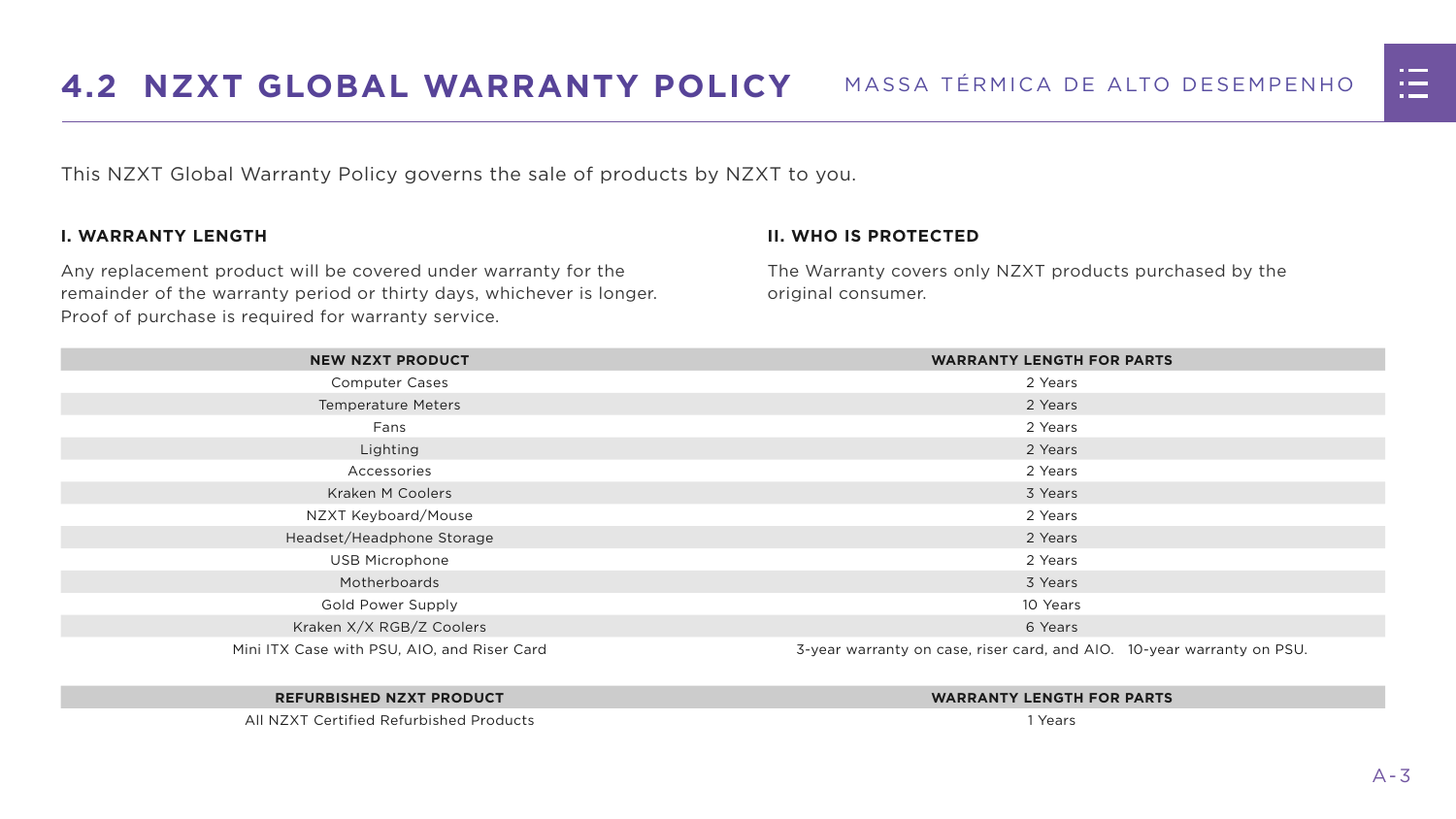#### **III. WHAT IS AND IS NOT COVERED**

Please note that our warranty is not an unconditional guarantee. If the product, in NZXT's reasonable opinion, malfunctions within the warranty period, NZXT will provide you at its sole discretion with a repaired or replacement product, either new or refurbished, with a similar function that is equal or greater in value depending on supply.

Our warranty does not cover the following:

- any product or serial number/warranty sticker modification applied without permission from NZXT;
- any damage that is not a manufacturing defect;
- damage, deterioration or malfunction resulting from: accident, abuse, misuse, neglect, fire, water, lightning, or other acts of nature, unauthorized product modification or failure to follow instructions included with the product;
- improper installation, unauthorized alterations or modifications, or repair or attempted repair by anyone not authorized by NZXT;
- shipping or transport damage (claims must be made with the carrier);
- normal wear and tear.

NZXT does not warrant that this product will meet your requirements. It is your responsibility to determine the suitability of this product for your purpose. For NZXT Store orders, we cover two way return shipping for all exchanges and returns. For all other authorized dealers, NZXT Support does not cover return shipping and only covers one way shipping from NZXT back to the end user for exchanges. Two way expedited shipping is provided for all PSUs covered under the Less Than Three program, indiscriminate of purchase location, provided the location is an approved NZXT reseller.

#### **IV. EXCLUSION OF DAMAGES (DISCLAIMER)**

NZXT's sole obligation and liability under this warranty is limited to the repair or replacement of a defective product with either a new or refurbished product with a similar function that is equal or greater in value at our option. NZXT shall not, in any event, be liable for any incidental or consequential damage, including but not limited to damages resulting from interruption of service and loss of data, business, or for liability in tort relating to this product or resulting from its use or possession.

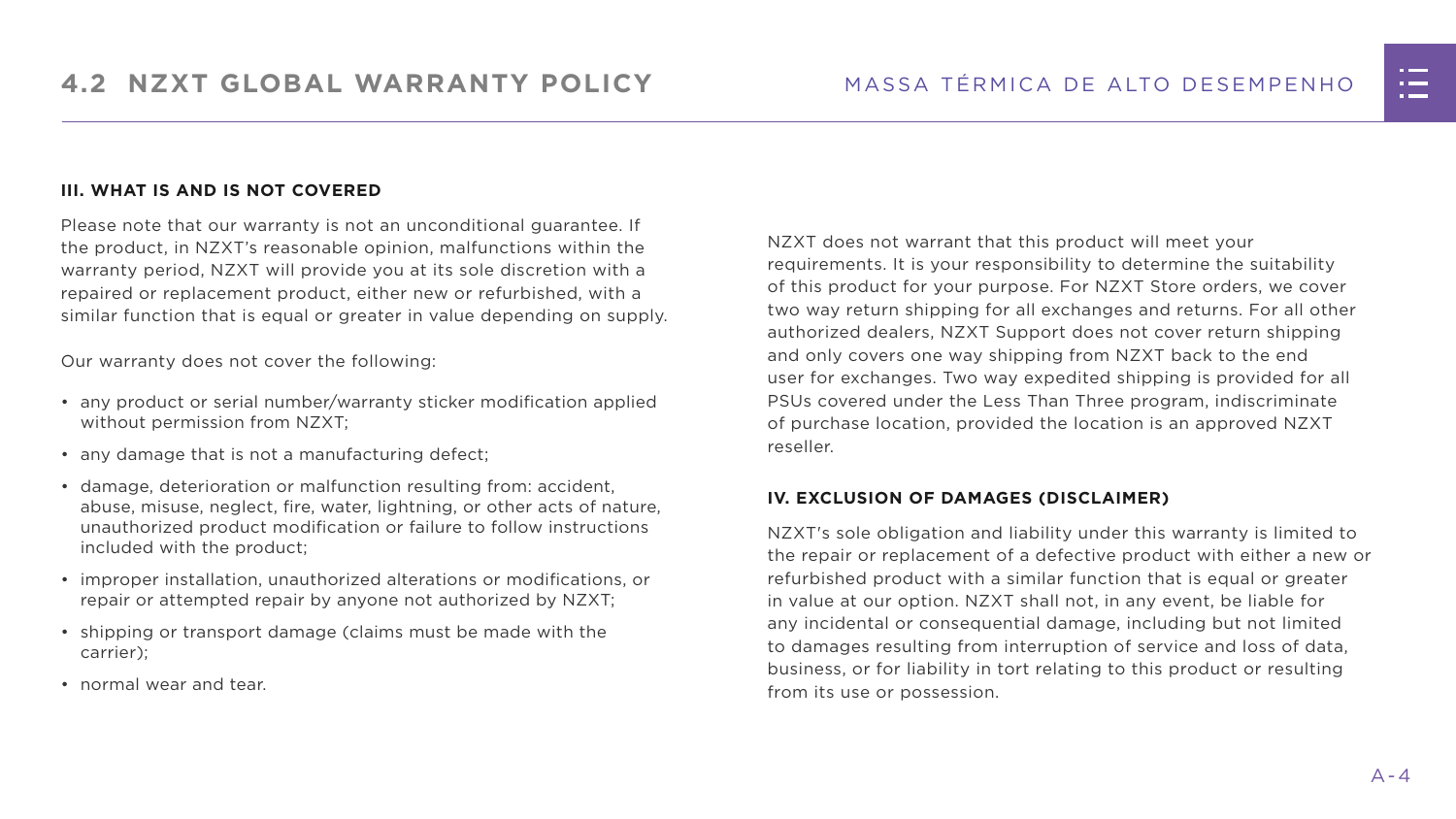#### **V. LIMITATIONS OF IMPLIED WARRANTIEST**

Here are no other warranties, expressed or implied, including but not limited to those of merchantability or fitness for a particular purpose. The duration of implied warranties is limited to the warranty length specified in Paragraph I.

#### **VI. TO OBTAIN TECHNICAL SUPPORT**

If you have already referenced your product owner's manual and still need help, you may contact us by phone at +1 (800) 228-9395, by email at [service@nzxt.com](mailto:service%40nzxt.com?subject=), or visit the NZXT Support site at [nzxt.com/customer-support.](http://nzxt.com/customer-support)

#### **VII. HOW TO OBTAIN A WARRANTY SERVICE FROM NZXT**

To receive a warranty service for your product when purchased

directly from NZXT, you must submit a request via the NZXT Support site outlining the problem. If a technician deems the product defective or requiring testing, you will be required to provide a copy of your proof of purchase, which will enable you to submit a Return Merchandise Authorization "RMA" request.

Once approved, you`ll receive an RMA number, upon which you will be asked to ship the defective item back to NZXT with the RMA number clearly marked or labelled on the package. NZXT recommends that appropriate measures are taken to safeguard the product from damage during shipping.

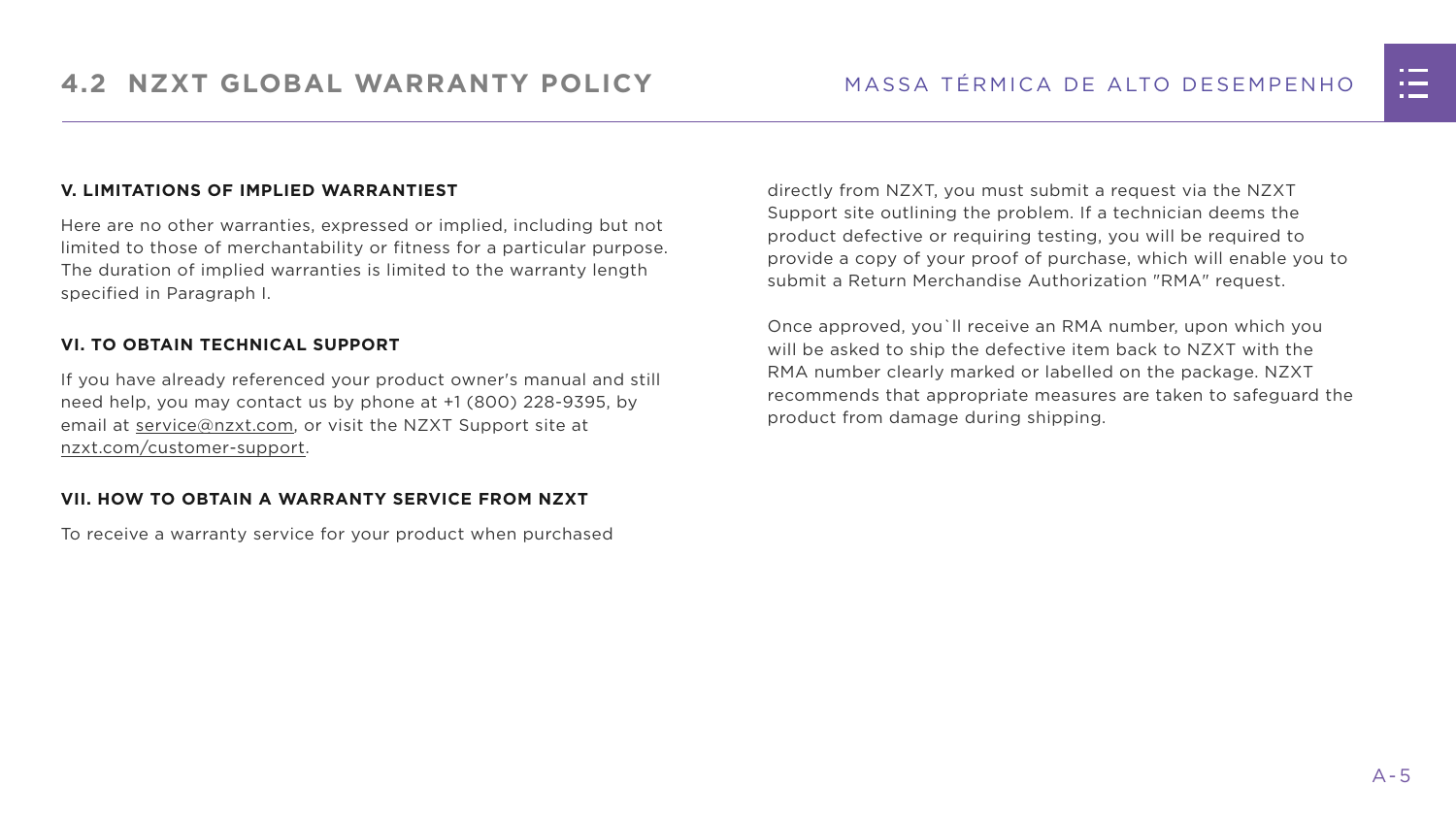#### **VIII. APPLICABLE LAW AND ADDITIONAL LEGAL RIGHTS FOR CONSUMERS**

This warranty gives you specific legal rights. These conditions are governed and construed in accordance with the laws of California (with exception of its conflict of law provisions), and the application of the United Nations Convention of Contracts for the International Sale of Goods is expressly excluded. The non-exclusive jurisdiction of the courts of California is agreed, which means that you may bring a claim to enforce your consumer protection rights in connection with this Global Warranty in the country which you have your habitual residence where you may have additional rights. These rights may vary.

For original consumers who are covered by consumer protection laws or regulations in their country, state, or province of purchase or, if different, their country, state, or province of residence, the benefits conferred by this warranty are in addition to all rights and remedies conveyed by such consumer protection laws and regulations. To the extent that liability under such consumer laws can be limited, NZXT's liability is limited, and its sole option, to repair or replacement, either new or refurbished, with a similar function that is equal or greater in value depending on supply.

#### **In the United Kingdom:**

- For NZXT products sold to customers in the UK, during the expected lifespan of your product your legal rights entitle you to the following:
	- > Up to 30 days: if your goods are faulty, then you can get an immediate refund.
	- > Up to six months: if your goods can't be repaired or replaced, then you're entitled to a full refund, in most cases.
	- > Up to six years: if your goods do not last a reasonable length of time you may be entitled to some money back.
- If the person seeking to rely on the guarantee is not the original consumer, the NZXT Warranty will cover the product in relation to that person provided that they are able to provide proof of the transfer of the benefit of the guarantee from the original consumer.
- The implied warranties under the Consumer Rights Act 2015 says that your goods must be as described, fit for all purposes for which such goods are usually supplied, and of satisfactory quality.

#### **In the EU:**

• If you are a consumer and have your habitual residence in the EU, you additionally enjoy the protection afforded to you by provisions that cannot be derogated from by agreement by virtue of the law where you have your habitual residence.

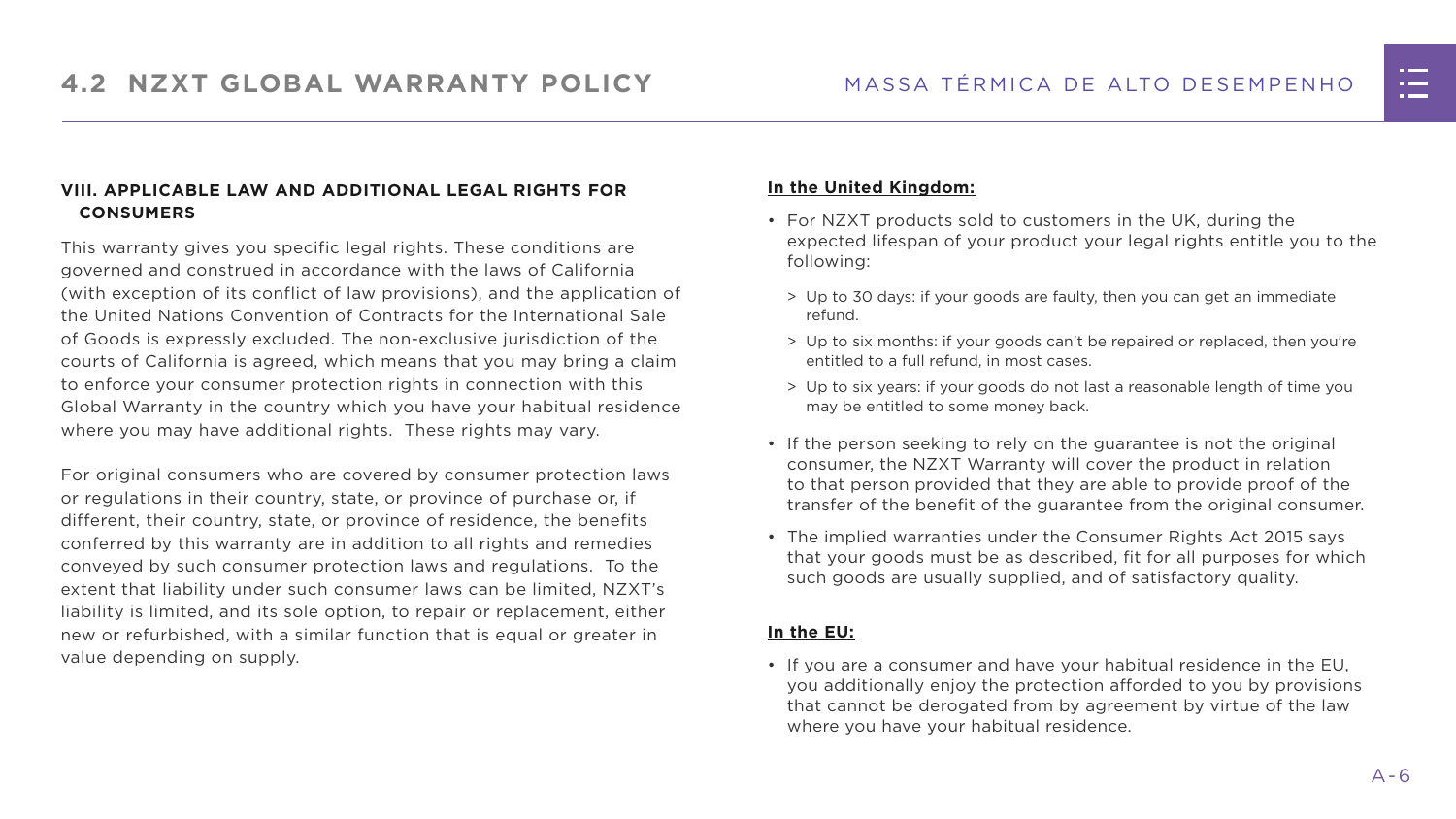#### **IX. WARRANTY SERVICE FROM RESELLERS**

In the event that a warranty service is sought, you must provide proof of purchase (store receipt or invoice) in order to receive the service and if deemed necessary, repair or replacement product.

#### **In North America:**

Within the first 60 days after purchase, please return your product (or for power supplies installed within our enclosures, just the failed power supply) to your dealer or reseller for a replacement. If the product is still within warranty and you can no longer return it to your dealer, please contact NZXT Customer Support (see above) for assistance and instructions. NZXT will not accept returns without prior approval and an RMA number.

#### **In Europe:**

Within the first year after purchase, please return your product (or for power supplies installed within our enclosures, just the failed power supply) to your dealer or reseller for a replacement. If the product is still within warranty and you can no longer return it to your dealer, please contact NZXT Customer Support (see above) for assistance and instructions. NZXT will not accept returns without prior approval.

#### **In Australasia:**

Within the first two years after purchase, please return your product (or for power supplies installed within our enclosures, just the failed power supply) to your dealer or reseller for a replacement. If the product is still within warranty and you can no longer return it to your dealer, please contact NZXT Customer Support (see above) for assistance and instructions. NZXT will not accept returns without prior approval.

The cost of shipping will be borne at the first instance by you; however, if the purchased item is defective, NZXT will reimburse reasonable postage or transportation of costs.

#### **Outside North America, Europe, and Australasia:**

If your product needs to be returned within the warranty period, please contact the retailer or distributor from whom you purchased the product.

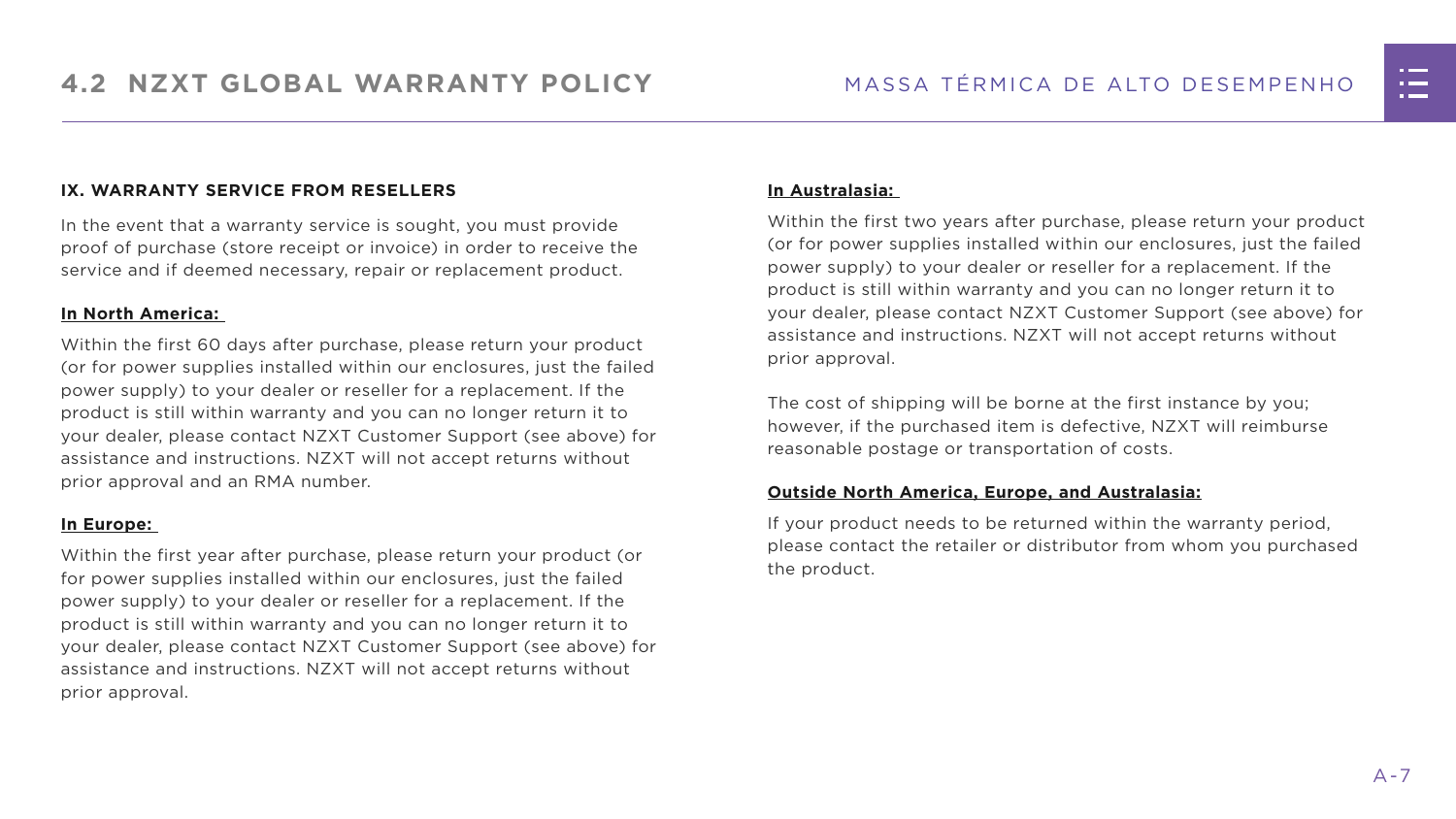#### MASSA TÉRMICA DE ALTO DESEMPENHO

#### **X. NZXT.COM STORE RETURNS/EXCHANGE POLICY**

Eligible products under this NZXT Warranty qualify for a full refund or exchange only with an authorized RMA number and if the item is returned to the NZXT.com store inventory within 30 days of purchase. Returns are not allowed beyond 30 days of the purchase date. The NZXT.com Store reserves the right to deny any return or exchange. Refunds will be credited to the original method of payment. To initiate a return, simply submit a request via NZXT support site.

- > Visit [nzxt.com/warranty](http://nzxt.com/warranty) and [support.nzxt.com](http://support.nzxt.com) for information on warranty coverage and service.
- > Visite el sitio Web [nzxt.com/warranty](http://nzxt.com/warranty) y [support.nzxt.com](http://support.nzxt.com) para obtener información sobre la cobertura y el servicio de la garantía.
- > Visitez [nzxt.com/warranty](http://nzxt.com/warranty) et [support.nzxt.com](http://support.nzxt.com) pour les informations de la couverture de la garantie et du service.
- > Informationen zu Geltungsbereich und Service der Garantie finden Sie unter [support.nzxt.com](http://support.nzxt.com) und [nzxt.com/warranty.](http://nzxt.com/warranty)
- > Visitare il sito [nzxt.com/warranty](http://nzxt.com/warranty) e [support.nzxt.com](http://support.nzxt.com) per informazioni sulla copertura e sul servizio della garanzia.
- > Visite [nzxt.com/warranty](http://nzxt.com/warranty) e [support.nzxt.com](http://support.nzxt.com) para obter informações sobre a cobertura da garantia e assistência.
- > Подробную информацию об условиях гарантийного обслуживания см. на веб-сайте [nzxt.com/warranty](http://nzxt.com/warranty) и [support.nzxt.com](http://support.nzxt.com).
- > 제품 보증 범위와 서비스 정보를 확인하시려면 [nzxt.com/warranty](http://nzxt.com/warranty) 또는 [support.](http://support.nzxt.com) [nzxt.com](http://support.nzxt.com) 을 방문해 주시기 바랍니다.
- > 保証範囲およびサービスに関する情報については、[support.nzxt.com](http://support.nzxt.com) と [nzxt.com/](http://nzxt.com/warranty) [warranty](http://nzxt.com/warranty) にアクセスしてください。
- > 请造访 nzxt.com/warranty 和 [support.nzxt.com](http://support.nzxt.com) 了解保修范围和服务的信息。
- > 請訪問 [nzxt.com/warranty](http://nzxt.com/warranty) 和 [support.nzxt.com](http://support.nzxt.com) 了解產品保固範圍和更多服務訊 息。



**NZXT, Inc./** 15736 E. Valley Blvd, City of Industry, CA 91744, USA **NZXT Europe GmbH/** Industriering Ost 66 | 47906 Kempen | Germany +1 (800) 228-9395 / service@nzxt.com / [support@nzxt.com](mailto:support%40nzxt.com?subject=) / NZX[T.com](http://nzxt.com)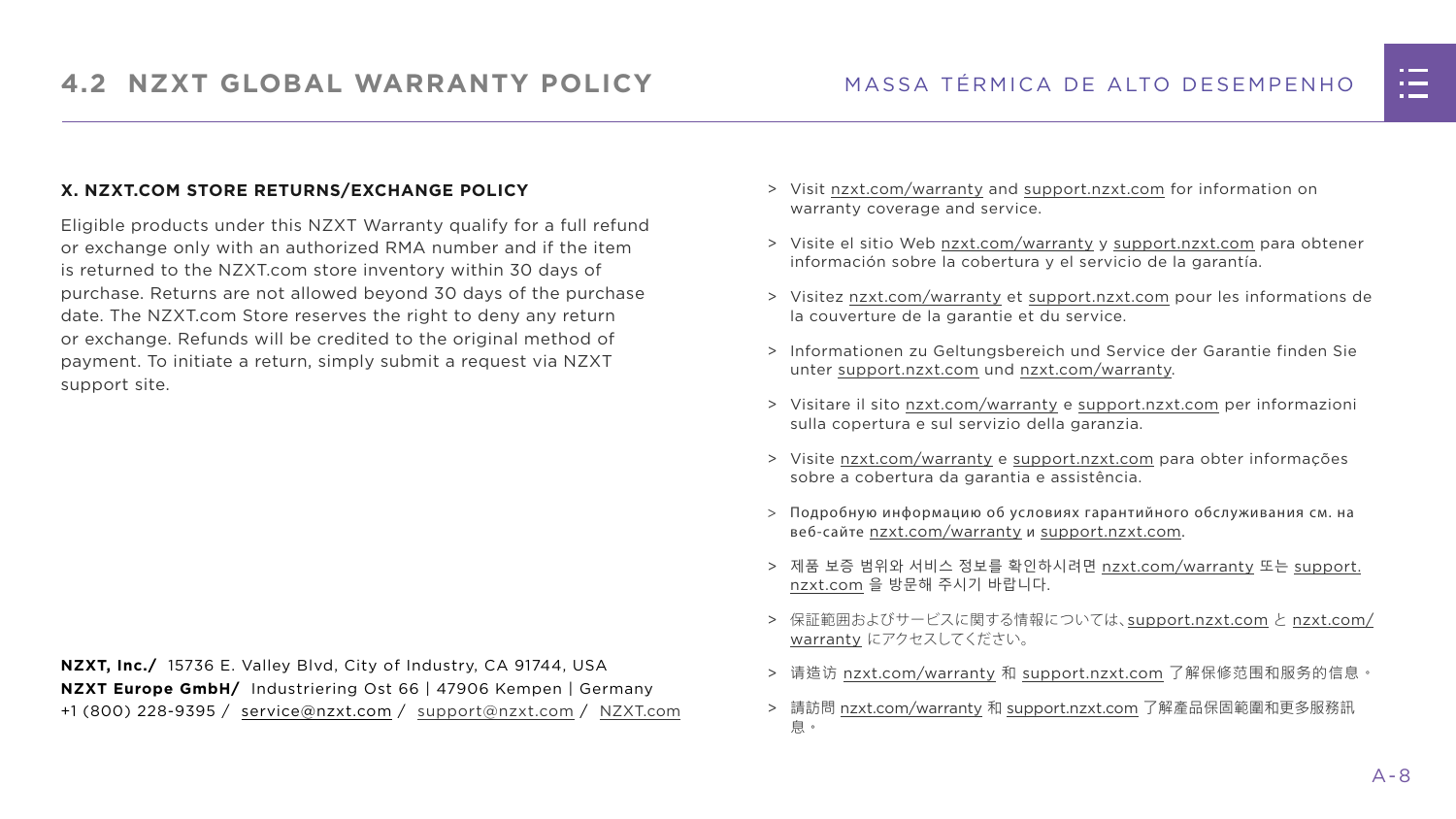

## <span id="page-15-0"></span>**4.3 SUPPORT AND SERVICE** MASSA TÉRMICA DE ALTO DESEMPENHO

#### **SUPPORT AND SERVICE**

If you have any questions or problems with the NZXT product you purchased, please don't hesitate to contact us using our support system. [nzxt.com/customer-support](http://nzxt.com/customer-support)

Please include a detailed explanation of your problem and your proof of purchase. For comments and suggestions, you can e-mail our design team, [designer@nzxt.com.](mailto:designer%40nzxt.com?subject=) Lastly we would like to thank you for your support by purchasing this product.

For more information about NZXT, please visit us online. NZXT Website: NZX[T.com](http://nzxt.com)

#### **SOPORTE Y SERVICIO**

Si tiene preguntas o problemas con el producto NZXT que usted compró, no dude en ponerse en contacto con [service@nzxt.com](mailto:service%40nzxt.com?subject=) y suministrar una explicación detallada de su problema así como su prueba de compra. Puede hacer consultas sobre piezas de repuesto en [nzxt.com/customer-support.](http://nzxt.com/customer-support) Para comentarios y sugerencias, escriba un mensaje de correo electrónico a nuestro equipo de diseño: [designer@nzxt.com.](mailto:designer%40nzxt.com?subject=) Gracias por comprar un producto NZXT. Para más información acerca de NZXT, visítenos en línea. Página web de NZXT: NZX[T.com](http://nzxt.com)

#### **SUPPORT ET SERVICE**

Si vous avez des questions ou des problèmes avec le produit NZXT que vous avez acheté, n'hésitez pas à contacter service@ nzxt.com avec une description détaillée de votre problème et votre preuve d'achat. Vous pouvez aussi commander des pièces de remplacement auprès [nzxt.com/customer-support.](http://nzxt.com/customer-support) Pour les commentaires et les suggestions, envoyez un email à notre équipe de design, [designer@nzxt.com.](mailto:designer%40nzxt.com?subject=) Merci d'avoir acheté ce produit de NZXT. Pour plus d'informations sur NZXT, visitez notre site Web. Site Web de NZXT : NZX[T.com](http://nzxt.com)

#### **KUNDENDIENST UND SERVICE**

Falls Fragen oder Probleme bezüglich Ihres NZXT-Produktes auftreten, wenden Sie sich bitte mit einer detaillierten Problembeschreibung und Ihrem Kaufbeleg an [service@nzxt.](mailto:service%40nzxt.com?subject=) [com](mailto:service%40nzxt.com?subject=).

Ersatzteile können Sie unter [nzxt.com/customer-support](http://nzxt.com/customer-support) anfragen. Kommentare und Anregungen senden Sie bitte per [designer@nzxt.com](mailto:designer%40nzxt.com?subject=) an unser Designteam. Vielen Dank, dass Sie ein NZXT-Produkt erworben haben. Weitere Informationen über NZXT erhalten Sie im Internet. NZXT-Webseite: NZX[T.com](http://nzxt.com)

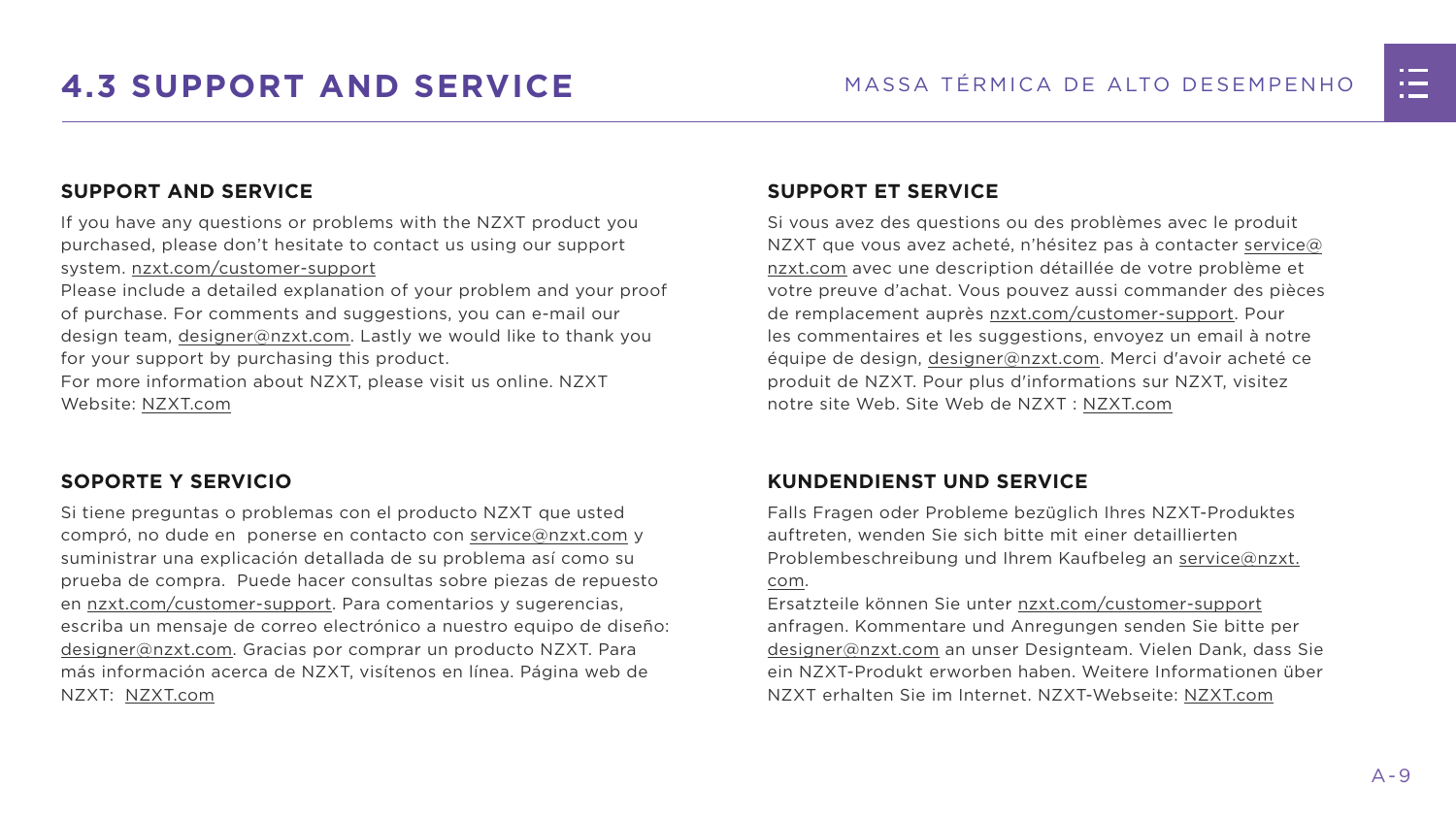#### **ASSISTENZA E SERVIZIO**

In caso di dubbi o problemi con il prodotto NZXT acquistato, non esitate a contattarci utilizzando il nostro sistema di assistenza. [nzxt.com/customer-support](http://nzxt.com/customer-support)

Includere una spiegazione dettagliata del problema e la prova di acquisto. Per commenti e suggerimenti, siete pregati di inviare un messaggio al nostro team di progettisti, all'indirizzo: [designer@nzxt.](mailto:designer%40nzxt.com?subject=) [com](mailto:designer%40nzxt.com?subject=). Infine, vogliamo ringraziarvi del vostro supporto con l'acquisto di questo prodotto. Per altre informazioni su NZXT, visitate il nostro sito. Sito NZXT: NZX[T.com](http://nzxt.com)

В случае возникновения вопросов или неисправностей в приобретенных вами продуктах NZXT обращайтесь по адресу: [service@nzxt.com](mailto:service%40nzxt.com?subject=) с подробным описанием проблемы и подтверждением покупки. О наличии запчастей можно узнать, обратившись по адресу: [nzxt.com/customer-support](http://nzxt.com/customer-support). Замечания и предложения отправляйте в адрес нашей группы разработчиков: [designer@nzxt.com](mailto:designer%40nzxt.com?subject=). Благодарим вас

#### **ASSISTÊNCIA E MANUTENÇÃO**

Caso tenha questões ou problemas com o produto NZXT adquirido, não hesite em contactar-nos através do endereço [service@nzxt.com](mailto:service%40nzxt.com?subject=) fornecendo a explicação detalhada do seu problema e a prova de compra. Poderá solicitar peças de substituição através do endereço [nzxt.com/customer-support.](http://nzxt.com/customer-support) Para comentários e sugestões, contacte a nossa equipa de design através do endereço de e-mail, [designer@](mailto:designer%40nzxt.com?subject=) [nzxt.com.](mailto:designer%40nzxt.com?subject=) Obrigado por ter adquirido um produto NZXT. Para mais informações acerca da NZXT, visite-nos online. Web site da NZXT: NZX[T.com](http://nzxt.com)

#### **СЛУЖБА ПОДДЕРЖКИ И ОБСЛУЖИВАНИЯ**

за покупку продукта NZXT. Более подробная информация о компании NZXT представлена на наших веб-сайтах. Веб-сайт NZXT: NZX[T.com](http://nzxt.com)

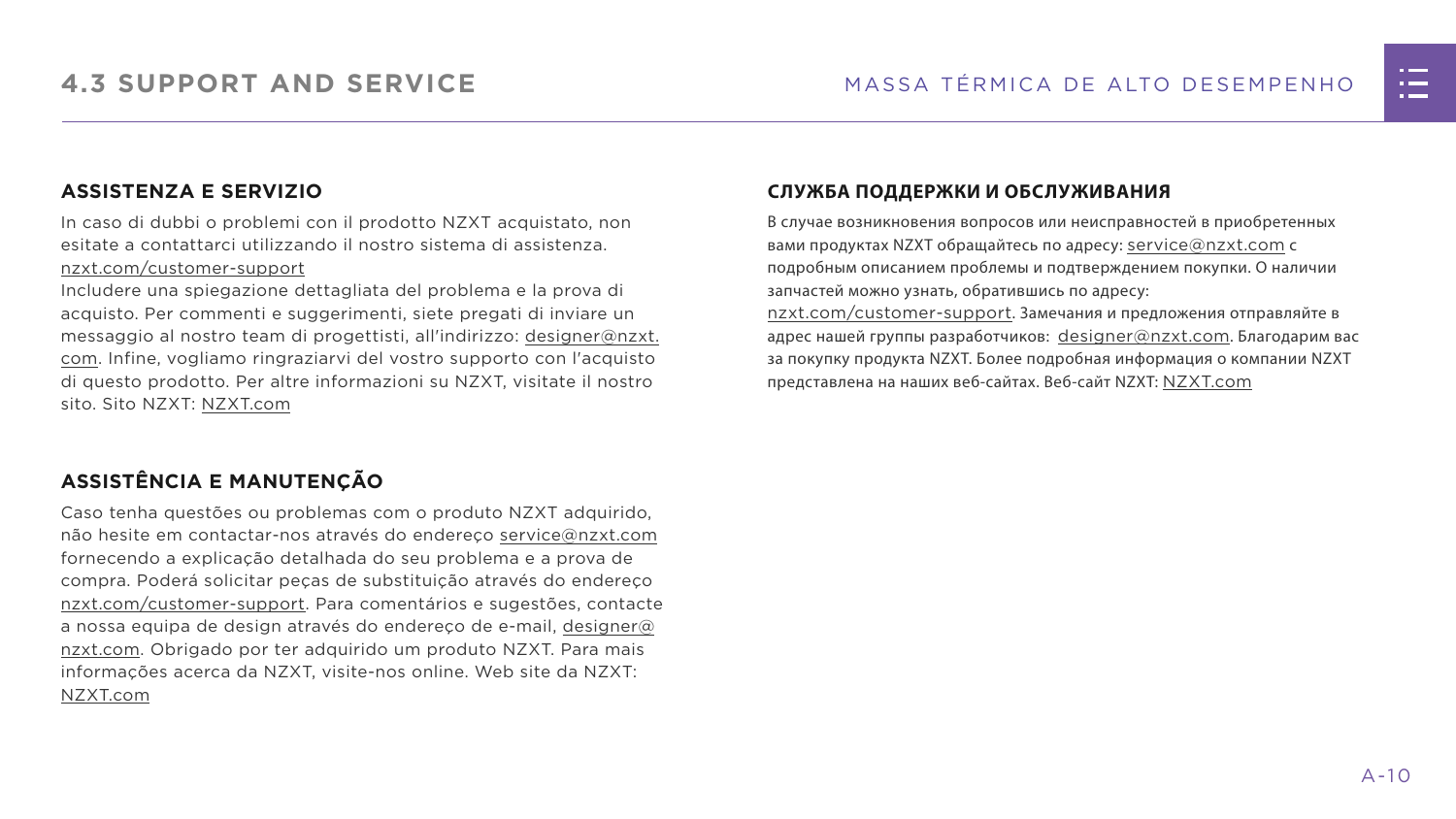

#### **지원 및 서비스**

구입한 NZXT 제품과 관련하여 질문 또는 문제가 있을 경우, 당사의 지원 시스템 ([nzxt.com/customer-support\)](http://nzxt.com/customer-support)을 사용하여 문의하십시오. 문제를 자세히 기술하고 구매 증빙을 제출하십시오. 의견 또는 제안 사항이 잇을 경우 당사 설계 팀에 [designer@nzxt.com](mailto:designer%40nzxt.com?subject=)으로 이메일을 보내십시오. 마지막으로 이 제품을 구입하여 당사를 응원해 주셔서 감사합니다. NZXT에 대해 자세히 알려면 온라인으로 방문하십시오. NZXT 웹사이트: NZX[T.com](http://nzxt.com)

#### **サポートおよびサービス**

購入されましたNZXTの製品に関するご質問または問題は、問題の詳細および購入の証 明を添えて、ご遠慮なく[service@nzxt.com](mailto:service%40nzxt.com?subject=)までご連絡ください。交換部品は [nzxt.com/customer-support](http://nzxt.com/customer-support)までお尋ねください。ご意見およびご提案は弊社設計 チーム、[designer@nzxt.com](mailto:designer%40nzxt.com?subject=) までメールを送信してください。NZXT製品をご購入い ただきましてありがとうございます。 NZXTに関する詳細は、インターネット上のウェブサ イトをご覧ください。NZXT ウェブサイト: NZX[T.com](http://nzxt.com)

#### **支持和服务**

如果有任何疑问或者在使用 NZXT 产品的过程中遇到任何问题,欢迎联络 [service@nzxt.com,](mailto:service%40nzxt.com?subject=)联络时请提供关于问题的详细说明及购买凭证。您可以向 [nzxt.com/customer-support](http://nzxt.com/customer-support) 查询更换部件。如有任何意见或建议,欢迎致信 我们的设计团队,电子邮件地址是 designer@nzxt.com。感谢您购买 NZXT 产品。有关 NZXT 的更多信息,请造访我们的在线网站。NZXT 网站:NZX[T.](http://nzxt.com) [com](http://nzxt.com)

#### **支援和服務**

如果在使用NZXT 產品的過程中有遇到任何問題或疑問,歡迎聯繫 [service@](mailto:service%40nzxt.com?subject=) [nzxt.com](mailto:service%40nzxt.com?subject=), 並請提供問題的詳細敘述及購買證明。您可以透過 [nzxt.com/](http://nzxt.com/customer-support) [customer-support](http://nzxt.com/customer-support) 查詢更換部件。如有任何意見或建議,歡迎來信與設計團隊 聯繫 designer@nzxt.com。最後,感謝您購買 NZXT 產品。有關 NZXT 的更 多信息,請訪問我們的網站。NZXT 網站: NZXT.com